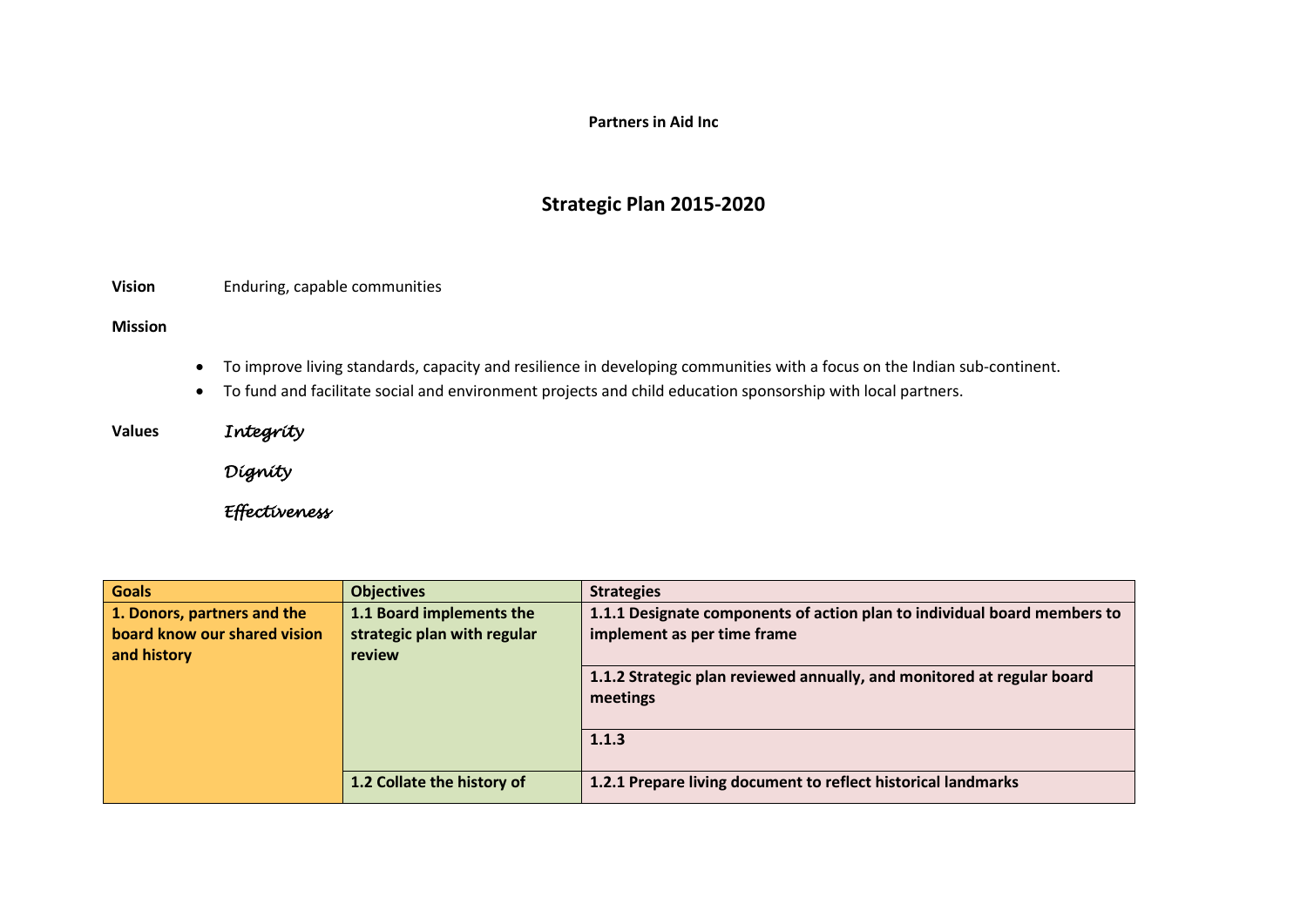|                                                                    | <b>Partners in Aid for perpetuity</b>                                                                        |                                                                                                                   |
|--------------------------------------------------------------------|--------------------------------------------------------------------------------------------------------------|-------------------------------------------------------------------------------------------------------------------|
|                                                                    |                                                                                                              | 1.2.2 Talk to long term supporters and board members and record<br>recollections                                  |
|                                                                    |                                                                                                              | 1.2.3 Review annual Chair Report for historic highlights                                                          |
|                                                                    | 1.3 Use a range of<br>communication methods to                                                               | 1.3.1 Consciously include values in newsletter articles                                                           |
|                                                                    | convey core values and vision<br>to stakeholders                                                             | 1.3.2 Incorporate values into social media posts                                                                  |
|                                                                    |                                                                                                              | 1.3.3 Emphasis on core values/vision when speaking with people face to<br>face                                    |
| 2. Board meets its governance                                      | 2.1 All board members know<br>their governance obligations<br>by law by the 2015 AGM.                        | 2.1.1 Conduct annual governance refresher sessions for whole board                                                |
| and compliance requirements                                        |                                                                                                              | 2.1.2 Encourage board members to take up professional development<br>opportunities to enhance governance skills   |
|                                                                    |                                                                                                              | 2.1.3 Ongoing governance education via board meetings                                                             |
|                                                                    | 2.2 Develop a governance<br>calendar by August and<br><b>Compliance register by end of</b><br>financial year | 2.2.1 Chair to develop governance calendar and compliance register                                                |
|                                                                    |                                                                                                              | 2.2.2 Review annually by board                                                                                    |
|                                                                    |                                                                                                              | 2.2.3 Clarify roles and responsibilities in relation to these tasks                                               |
|                                                                    | 2.3 Board engages in continual<br>improvement through annual<br>review and transparent<br>reporting          | 2.3.1 Annual governance checklist completed by board members                                                      |
|                                                                    |                                                                                                              | 2.3.2 Identify gaps in governance skills and implement training to address<br>these                               |
|                                                                    |                                                                                                              | 2.3.3 Develop template for Chai's Report at AGM to include reporting on<br>governance and compliance              |
| 3. Increase and improve our<br>use of communications<br>technology | 3.1 Establish sustainable social<br>media presence                                                           | 3.1.1 Communicate with partners about sharing social media content                                                |
|                                                                    |                                                                                                              | 3.1.2 Establish board role and responsibility for establishing, maintaining<br>and updating social media presence |
|                                                                    |                                                                                                              | 3.1.3 Develop social media policy                                                                                 |